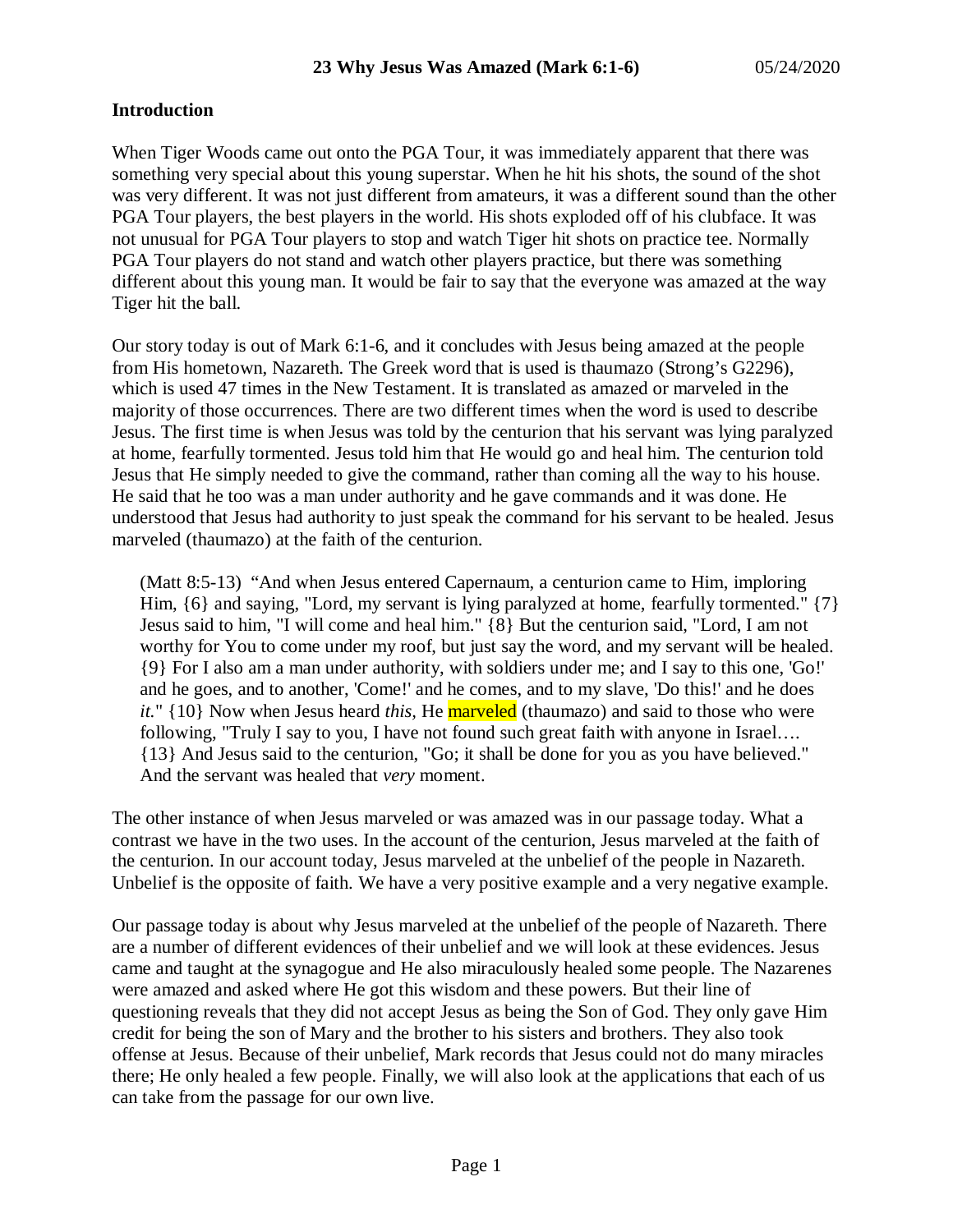### **23 Why Jesus Was Amazed** (Mark 6:1-6)

- 1. They did not believe the Scriptures (Proclamation)
- 2. They did not believe the miracles (Demonstration)
- **Conclusion and Applications** (Three Responses)
- 1. Their Response
- 2. Jesus' Response
- 3. My Response

(Mark 6:1-6) "Jesus went out from there and came into His hometown; and His disciples followed Him. {2} When the Sabbath came, He began to teach in the synagogue; and the many listeners were astonished, saying, "Where did this man *get* these things, and what is *this* wisdom given to Him, and such miracles as these performed by His hands? {3} "Is not this the carpenter, the son of Mary, and brother of James and Joses and Judas and Simon? Are not His sisters here with us?" And they took offense at Him.  $\{4\}$  Jesus said to them, "A prophet is not without honor except in his hometown and among his *own* relatives and in his *own* household." {5} And He could do no miracle there except that He laid His hands on a few sick people and healed them. {6} And He wondered at their unbelief. And He was going around the villages teaching."

## **1. They did not believe the Scriptures (Proclamation)** (Mark 6:1-2)

(Mark 6:1) "Jesus went out from there and came into His hometown; and His disciples followed Him."

Our passage begins with Jesus going to his hometown, along with His disciples. Jesus grew up in Nazareth. Joseph was living in Nazareth when he was engaged to Mary. At the time of His birth, they went up from Nazareth to Bethlehem because of the census. After Jesus' birth (4-6 b.c.) and they had performed everything according to the Law, they returned to Galilee, to their own city of Nazareth.

(Luke 2:4) "Joseph also went up from Galilee, from the city of Nazareth, to Judea, to the city of David which is called Bethlehem, because he was of the house and family of David,"

(Luke 2:39-40) "When they had performed everything according to the Law of the Lord, they returned to Galilee, to their own city of Nazareth. {40} The Child continued to grow and become strong, increasing in wisdom; and the grace of God was upon Him."

From Matthew's account, we know that after returning home, Joseph was warned in a dream to go to Egypt, which they did. After Herod died (4 b.c.), an angel told Joseph to go back to Israel, and they returned to Nazareth. So, Nazareth was Jesus' hometown. This is where Joseph worked as a carpenter, and from our text, Jesus had also become a carpenter before entering into His ministry. The people in this small town knew Jesus, His mother, and His brothers and sisters. Since there is no mention of Joseph in this passage; it is likely that Joseph had died. Even though Jesus had since moved to Capernaum, His hometown was Nazareth. Capernaum is on the northwest side of the Sea of Galilee. Nazareth is southwest of the Sea of Galilee, and both are considered to be part of Galilee.

(Matt 2:19-23) "But when Herod died, behold, an angel of the Lord appeared in a dream to Joseph in Egypt, and said, {20} "Get up, take the Child and His mother, and go into the land of Israel; for those who sought the Child's life are dead." {21} So Joseph got up, took the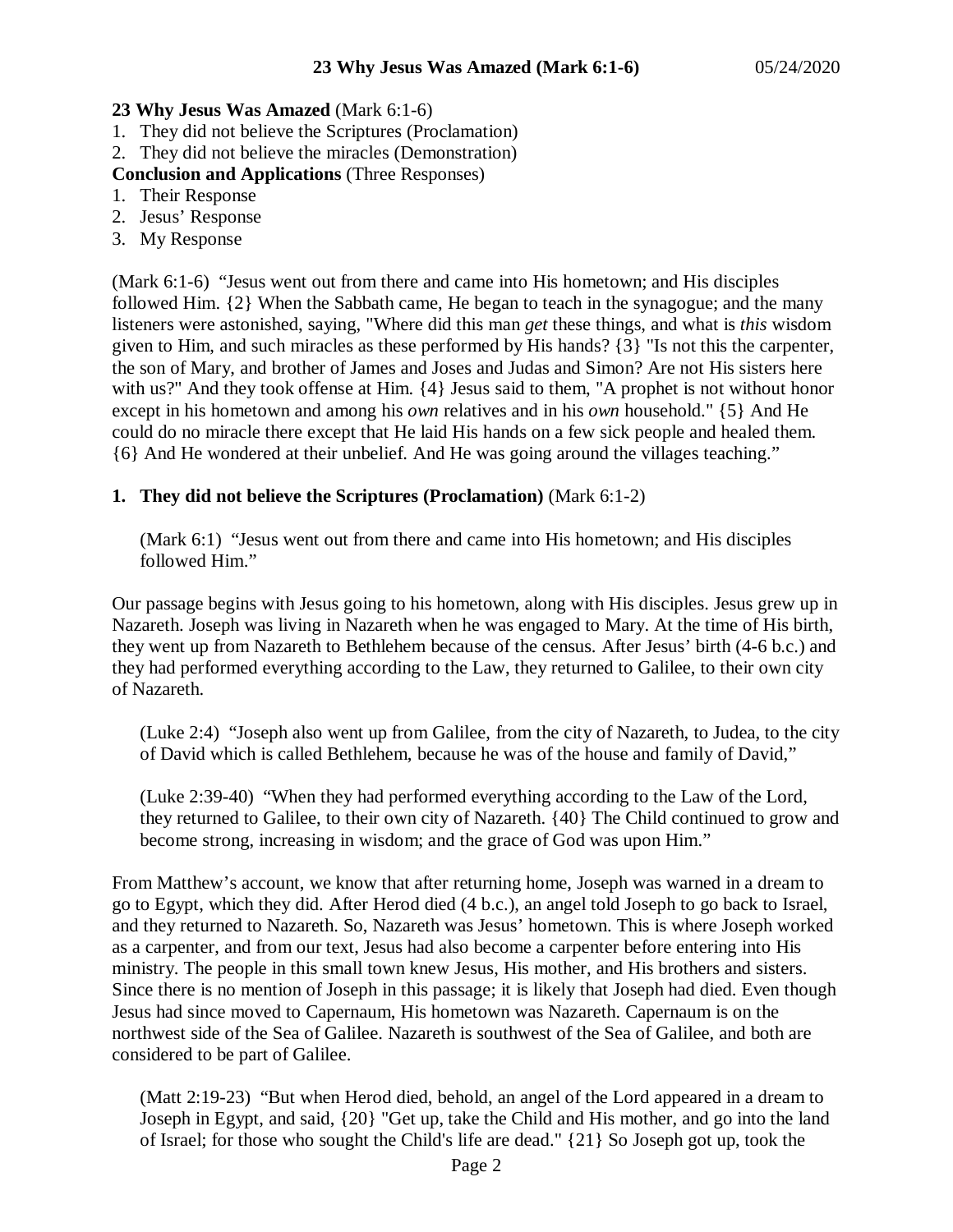Child and His mother, and came into the land of Israel. {22} But when he heard that Archelaus was reigning over Judea in place of his father Herod, he was afraid to go there. Then after being warned *by God* in a dream, he left for the regions of Galilee, {23} and came and lived in a city called Nazareth. *This was* to fulfill what was spoken through the prophets: "He shall be called a Nazarene."

We don't know when Jesus and His disciples arrived at Nazareth, but when the Sabbath came, He began to teach in the synagogue. There was a response by the people, who said, "Where did this man get these things, what is this wisdom given to Him, and such miracles as these performed by His hands?" Jesus began to teach in the synagogue. What did Jesus go around teaching and proclaiming? Jesus went around proclaiming the kingdom of God.

(Mark 6:2) "When the Sabbath came, He began to teach in the synagogue; and the many listeners were astonished, saying, "Where did this man *get* these things, and what is *this* wisdom given to Him, and such miracles as these performed by His hands?"

Mark does not tell us what Jesus read or taught on that Sabbath, but when we look at Luke's parallel account, we find that He read from Isaiah 61-1-2. After reading this prophetic word about the coming of the Messiah, He closed the book and said, "Today this Scripture has been fulfilled in your hearing." Jesus had just told the people in Nazareth that He was the Messiah who had been anointed to preach the gospel, proclaim release to captives, give sight to the blind, and to set free those who are oppressed.

(Luke 4:16-22) "And He came to Nazareth, where He had been brought up; and as was His custom, He entered the synagogue on the Sabbath, and stood up to read. {17} And the book of the prophet Isaiah was handed to Him. And He opened the book and found the place where it was written, {18} "THE SPIRIT OF THE LORD IS UPON ME, BECAUSE HE ANOINTED ME TO PREACH THE GOSPEL TO THE POOR. HE HAS SENT ME TO PROCLAIM RELEASE TO THE CAPTIVES, AND RECOVERY OF SIGHT TO THE BLIND, TO SET FREE THOSE WHO ARE OPPRESSED, {19} TO PROCLAIM THE FAVORABLE YEAR OF THE LORD." {20} And He closed the book, gave it back to the attendant and sat down; and the eyes of all in the synagogue were fixed on Him. {21} And He began to say to them, "Today this Scripture has been fulfilled in your hearing." {22} And all were speaking well of Him, and wondering at the gracious words which were falling from His lips; and they were saying, "Is this not Joseph's son?"

When Jesus wondered about their unbelief, the first area of unbelief was in the Scriptures. Jesus quoted the scriptures and they rejected the Scripture that He taught. Ultimately, they were not just rejecting the Scriptures, but they were rejecting Christ. Their first area of unbelief was in the Scriptures.

### **2. They did not believe the Demonstration (His miracles)** (Mark 6:2)

We also saw in verse 2 that they asked about the miracles performed by His hands. They wanted to know where this wisdom and this power came from. We know from verse 5 that Jesus did lay hands on a few sick people and heal them. So, Jesus performed some miracles among them. That was what Jesus did. He proclaimed the gospel, healed the sick, and cast out demons. He set prisoners free and gave sight to the blind. He proclaimed that message from Isaiah 61, and He also demonstrated that message there in Nazareth.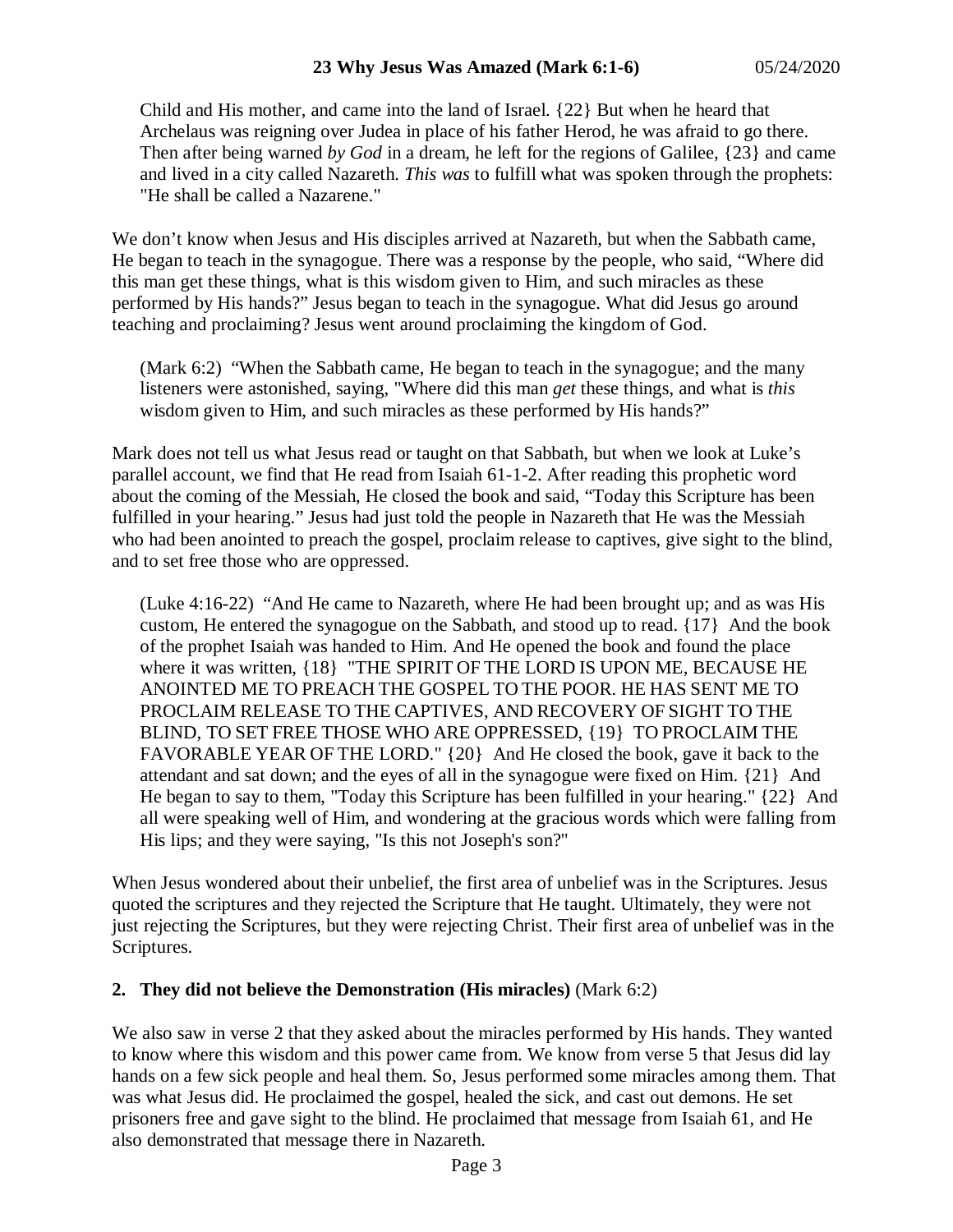(Mark 6:2) "…Where did this man *get* these things, and what is *this* wisdom given to Him, and such miracles as these performed by His hands?"

(Mark 6:5) "And He could do no miracle there except that He laid His hands on a few sick people and healed them."

In Luke's account, the people also said, "Whatever we heard was done at Capernaum, do here in your hometown as well." If you recall the last scene in Mark 5 was the raising up of Jairus' daughter from the dead. She was sick to the point of death and then died. He raised her from the dead. Right before that, He had healed the woman who had been hemorrhaging for twelve years. She had heard of what Jesus did and came to Him to get healed. She did it privately and touched the back of His robe, hoping not to be noticed. What testimony had she heard? Well, we also saw that when Jesus returned from freeing the two demoniacs on the other side of the Sea, they brought a paralytic to Jesus, and He healed the paralytic. There were a lot of miracles that they had heard about, and there were also miracles that He performed there among them. When Jesus wondered about their unbelief, it was because these miracles validated the fact that He was the Messiah.

(Luke 4:23) "And He said to them, "No doubt you will quote this proverb to Me, 'Physician, heal yourself! Whatever we heard was done at Capernaum, do here in your hometown as well."

Jesus had been anointed to preach the gospel, give sight to the blind, and set free the captive. He went around proclaiming the kingdom of God and demonstrating the kingdom of God. The works that He did were testifying that He was the Messiah. In John 5:36, Jesus said this, "But the testimony which I have is greater than the testimony of John; for the works which the Father has given Me to accomplish – the very works that I do – testify about Me, that the Father has sent Me." Raising people from the dead, giving sight to the blind, casting out demons and setting people free, healing paralytics, and healing lepers were all works that testified that Jesus was the Messiah sent from God the Father. The people of Nazareth were not just rejecting the miracles, but Jesus' Messiahship.

(John 5:36) "But the testimony which I have is greater than *the testimony of* John; for the works which the Father has given Me to accomplish—the very works that I do—testify about Me, that the Father has sent Me."

# **Conclusion and Applications**

Why was Jesus amazed at their unbelief? He was amazed because they had rejected the what the Scriptures said about Jesus and they had rejected the works that He did that also testified of who He is. As we wrap things up, I want to take a look at three responses. The first response is the response by the people of Nazareth. The second response is Jesus' response. The third response is our own response.

# **1. The response by the people of Nazareth**

# **a. They were offended by Him.** (Mark 6:3)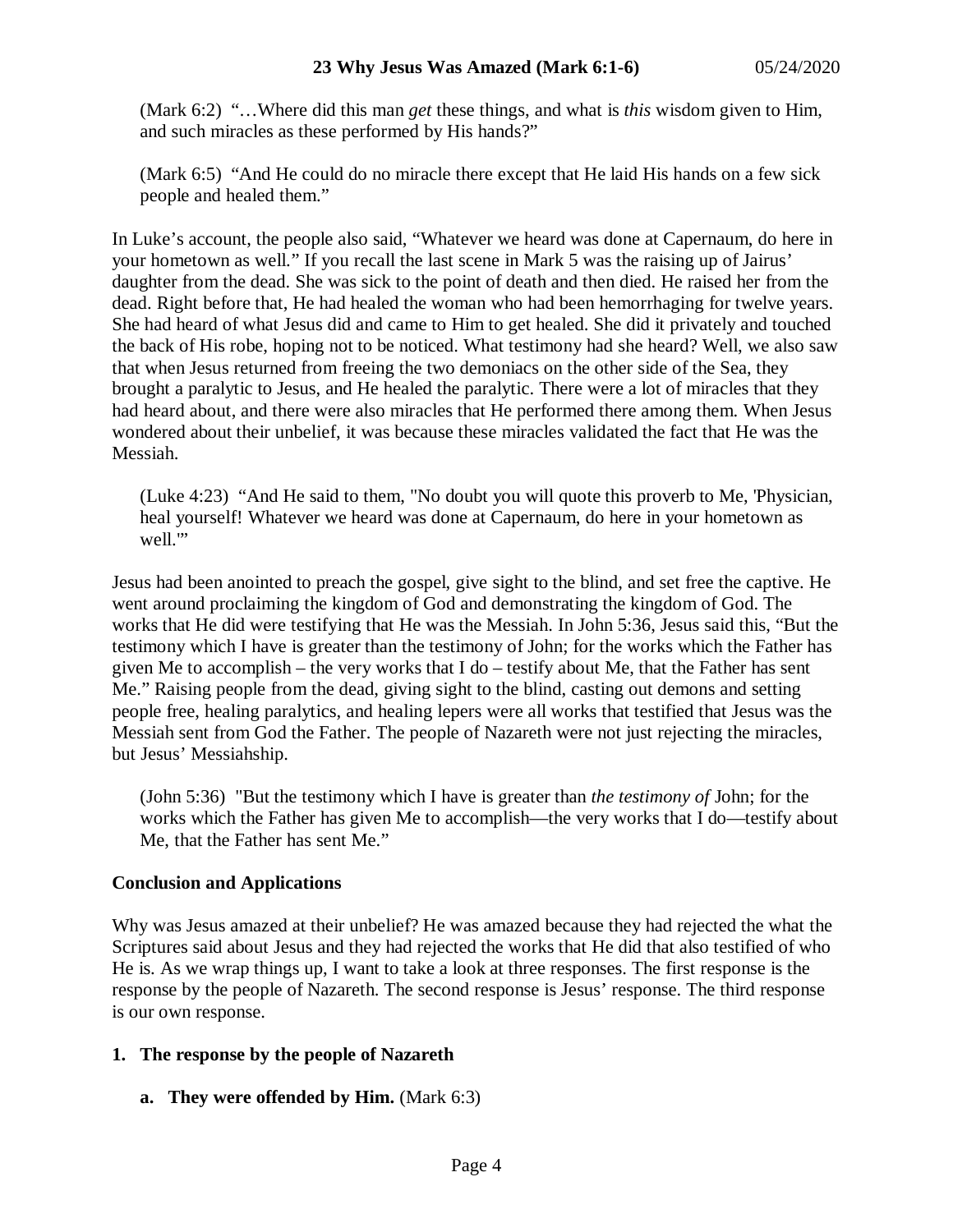The Nazarenes did not believe the Scriptures regarding Jesus. The Nazarenes did not believe the miracles and works of Jesus were a testimony that He had been sent by Jesus. When people are presented with the proclamation and demonstration of the kingdom of God, they are faced with a choice. Do we believe that Jesus is the Son of God or do we not believe that Jesus was the Son of God. The people then asked questions about His heritage. They said, "Is not this the carpenter, the son of Mary, and brother of Joses and Judas and Simon? Are not His sisters here with us?" They were stating their decision. They believed that Jesus was a man who was a carpenter, not the Messiah. They believed that Jesus was part of an earthly family heritage, not the Messiah sent from heaven. In stating this, they were also rejecting the prophecies about the Messiah being born of a virgin. They were rejecting the prophecies that He would be born in Bethlehem. They were rejecting the prophecies that He would be a Nazarene.

(Mark 6:3) "Is not this the carpenter, the son of Mary, and brother of James and Joses and Judas and Simon? Are not His sisters here with us?" And they took offense at Him."

They were also rejecting the testimony of John the Baptist who testified at the time of Jesus' baptism that Jesus was the Son of God. Everyone in those part of Galilee knew of John the Baptist and the message that He had given about Jesus. By declaring that Jesus was merely Mary's mother and the brother to His four brothers and sisters was a rejection of John's testimony that Jesus was the Son of God.

(John 1:29-34) "The next day he saw Jesus coming to him and said, "Behold, the Lamb of God who takes away the sin of the world! {30} This is He on behalf of whom I said, 'After me comes a Man who has a higher rank than I, for He existed before me.' {31} I did not recognize Him, but so that He might be manifested to Israel, I came baptizing in water." {32} John testified saying, "I have seen the Spirit descending as a dove out of heaven, and He remained upon Him. {33} I did not recognize Him, but He who sent me to baptize in water said to me, 'He upon whom you see the Spirit descending and remaining upon Him, this is the One who baptizes in the Holy Spirit.' {34} I myself have seen, and have testified that this is the Son of God."

Mark records that they were offended by Jesus. Jesus had not sinned. He had not done any wrong to any man. He had only delivered and healed people. He had only proclaimed righteousness and the kingdom of God. The gospel message, however, is one that can offend. In Matthew 11:2-6, John the Baptist was imprisoned and he heard of the works of Christ. He sent word by his disciples to Jesus, saying, Are You the Expected One, or shall we look for someone else?" Jesus answered with Isaiah 61:1-3 again, and then He finished by saying, "And blessed is he who does not take offense at Me." When people are confronted with the gospel message, they must believe in Christ or they must reject Christ.

(Matt 11:2-6) "Now when John, while imprisoned, heard of the works of Christ, he sent *word* by his disciples {3} and said to Him, "Are You the Expected One, or shall we look for someone else?" {4} Jesus answered and said to them, "Go and report to John what you hear and see: {5} *the* BLIND RECEIVE SIGHT and *the* lame walk, *the* lepers are cleansed and *the* deaf hear, *the* dead are raised up, and *the* POOR HAVE THE GOSPEL PREACHED TO THEM. {6} "And blessed is he who does not take offense at Me."

The Greek word that is translated as offended is skandalizo (Strong's G4624), which means to put a snare in the way, to cause to stumble, or to give offense. When Jesus said that we are not to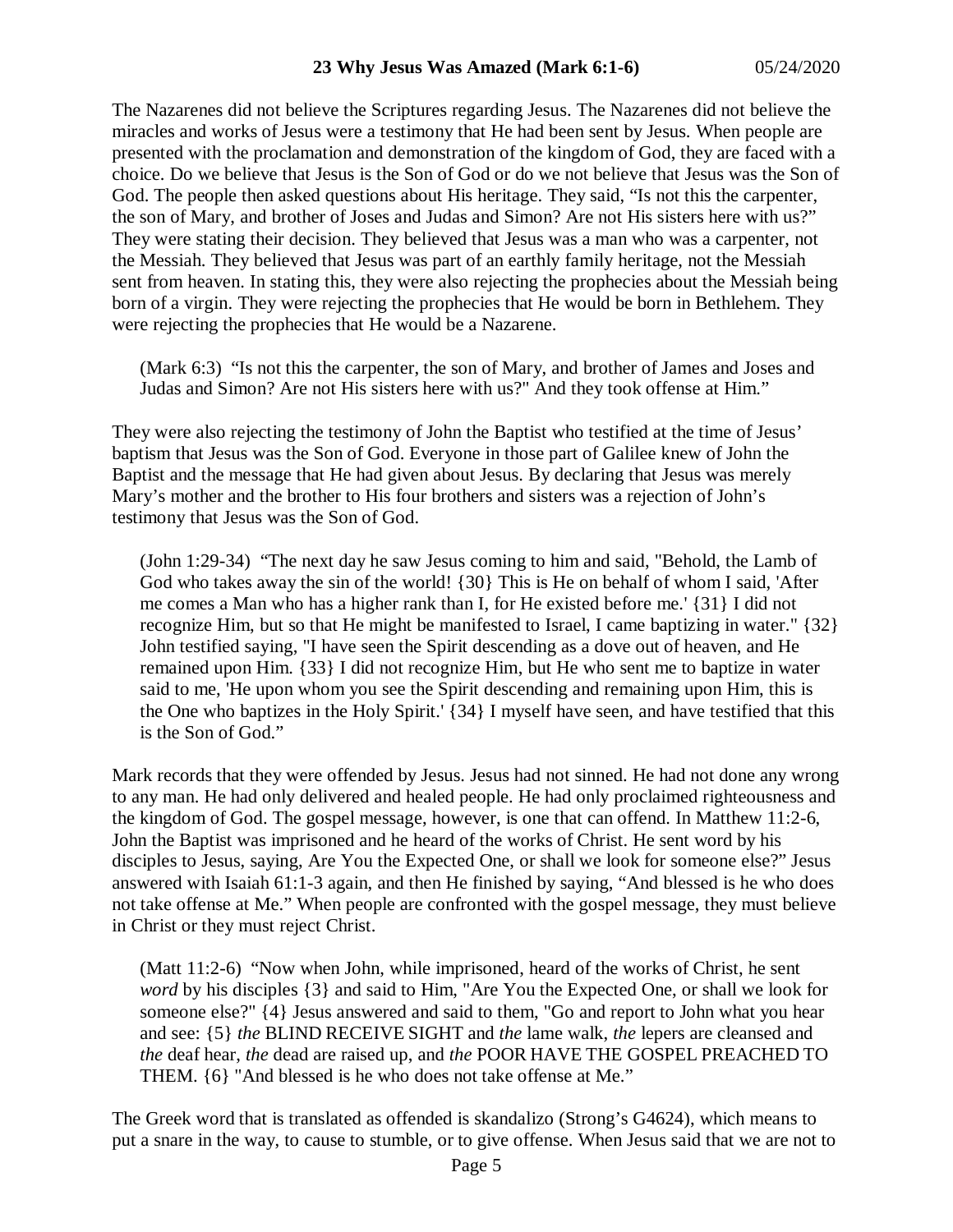cause a little one to stumble (Matthew 18:6), He is speaking about sin. When Jesus said if your foot causes you to stumble (Matthew 18:8), He is speaking about sin. However, in this instance, Jesus has not sinned and caused them to stumble. They were stumbling over the idea that Jesus is the Messiah. He is the cornerstone that was being rejected. Peter makes this very clear in 1 Peter 2:6-8. He quotes from Isaiah 28:16 and Psalm 118:22. He said that Jesus is the choice stone, a precious stone. Those that believe in Him will not be disappointed. Jesus is the stone which the builders rejected. Jesus was a stone of stumbling and a rock of offense. He said that they stumble because they are disobedient to the word. It is interesting that the word disobedient in the Greek is apeitheo (Strong's G544) which is a compound word. The prefix "a" is a negative prefix and peitheo means to be convinced or persuaded. It is the root word of pistis, the Greek word for faith. In this case stumbling means that you have not believed, trusted, or been persuaded that Jesus Christ is the Messiah. The people of Nazareth had rejected Christ this rock of offense.

(1 Pet 2:6-8) "For *this* is contained in Scripture: "BEHOLD, I LAY IN ZION A CHOICE STONE, A PRECIOUS CORNER *stone,* AND HE WHO BELIEVES IN HIM WILL NOT BE DISAPPOINTED." {7} This precious value, then, is for you who believe; but for those who disbelieve, "THE STONE WHICH THE BUILDERS REJECTED, THIS BECAME THE VERY CORNER *stone,*" {8} and, "A STONE OF STUMBLING AND A ROCK OF OFFENSE"; for they stumble because they are disobedient to the word, and to this *doom* they were also appointed."

Jesus had proclaimed the gospel of the kingdom to the people of Nazareth. He had presented the prophecies and declared that He was the fulfillment of these prophecies. He had demonstrated the kingdom of God and His works testified that He was the Son of God. His identity has been revealed and proclaimed by John the Baptist, and the people of Nazareth had stumbled over the precious cornerstone. Jesus was amazed and marveled that after all of this they had not believed.

### **b. They did not honor Him.** (Mark 6:4)

Jesus responded by saying to them, "A prophet is not without honor except in his hometown and among his own relatives and in his own household." How had they dishonored Jesus? They had rejected His message to them. They had rejected the testimony of His works. They had rejected His Messiahship. Jesus was the Messianic King and they had not accepted Him as their King. Their rejection of Jesus as the Messianic King was how they dishonored Him.

(Mark 6:4) "Jesus said to them, "A prophet is not without honor except in his hometown and among his *own* relatives and in his *own* household."

We find in Luke's account that Jesus then told the story about the prophet Elijah and how he only went to the Sidonian widow. Next, Jesus told about the many lepers in Israel and how Elisha cleansed only Naaman, who was a Syrian. The people in the temple were not just offended, they were filled with rage and drove Him out of the city and intended to throw them down the cliff. Jesus passed through their midst and went His way. They were not only offended, but they dishonored Jesus by driving Him out of Nazareth and intended to kill Him.

(Luke 4:24-30) "And He said, "Truly I say to you, no prophet is welcome in his hometown. {25} But I say to you in truth, there were many widows in Israel in the days of Elijah, when the sky was shut up for three years and six months, when a great famine came over all the land; {26} and yet Elijah was sent to none of them, but only to Zarephath, *in the land* of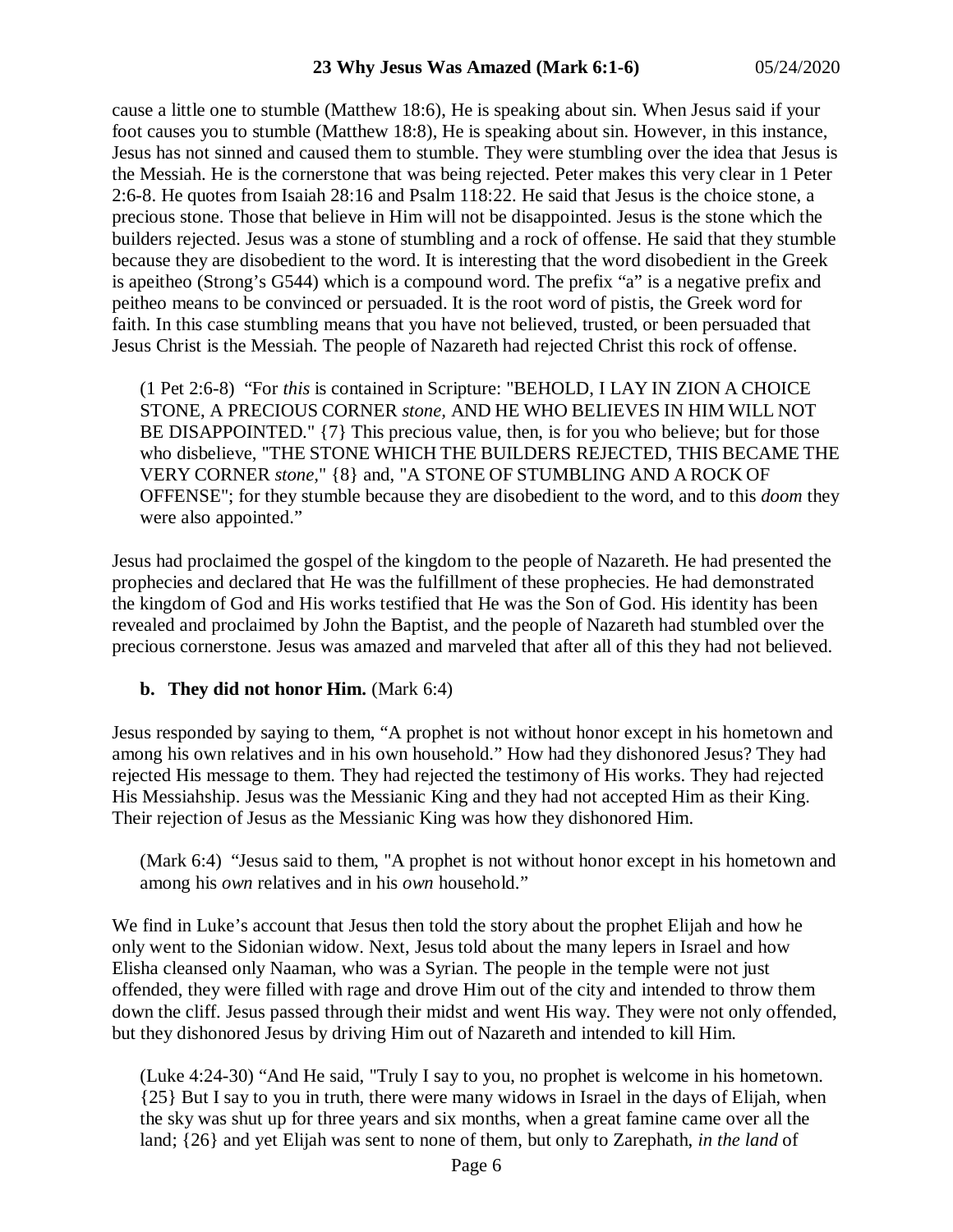Sidon, to a woman who was a widow. {27} And there were many lepers in Israel in the time of Elisha the prophet; and none of them was cleansed, but only Naaman the Syrian." {28} And all *the people* in the synagogue were filled with rage as they heard these things; {29} and they got up and drove Him out of the city, and led Him to the brow of the hill on which their city had been built, in order to throw Him down the cliff. {30} But passing through their midst, He went His way."

Mark also mentioned that a prophet is without honor even among his own relatives and in his own household. The home is where honor is taught. Children are to honor their parents. Husbands and wives are to honor one another. Yet, in Jesus' home, He was not being honored by His own family. Jesus' brothers and sisters were not believing in Him, and had not embraced Him as the Messiah. It was not until His death and resurrection that they became believers. We find them in Acts 1 praying with the rest of the believers. But at this point they were not believing in Him.

(Mark 6:4) "Jesus said to them, "A prophet is not without honor except in his hometown and among his *own* relatives and in his *own* household."

(Acts 1:14) "These all with one mind were continually devoting themselves to prayer, along with *the* women, and Mary the mother of Jesus, and with His brothers."

# **2. Jesus' Response**

Our passage concludes with two actions of Jesus. First, He continued to heal people. Second, He continued going around the villages and teaching. Jesus kept right on proclaiming and demonstrating the kingdom of God.

(Mark 6:5-6) "And He could do no miracle there except that He laid His hands on a few sick people and healed them. {6} And He wondered at their unbelief. And He was going around the villages teaching."

First, by saying that Jesus could do no miracle except that He laid His hands on a few sick people and healed them. When people rejected Him as the Messiah, He kept right on doing the things that the Father had sent Him to do. Jesus' obedience was not contingent on the actions of others. Let me say that again. Jesus' obedience was not contingent on the right response and actions of others. We must always do the right thing, even if the people around us do the wrong thing. Our obedience is never contingent on the actions of others. I have preached that message to so many people. I have preached that to so many married couples. One woman would not forgive her husband and she would not honor him. I told her that the Scriptures tell her that she must honor him, and if he has been disobedient, he can be won back as he observes her chaste and respectful behavior. She said that she would honor him when he began acting in a manner worthy of honor. I told her that God required her to honor him and her honoring was not contingent on the actions of others. We always have to do what is right.

(1 Peter 3:1-2) "In the same way, you wives, be submissive to your own husbands so that even if any *of them* are disobedient to the word, they may be won without a word by the behavior of their wives, {2} as they observe your chaste and respectful behavior."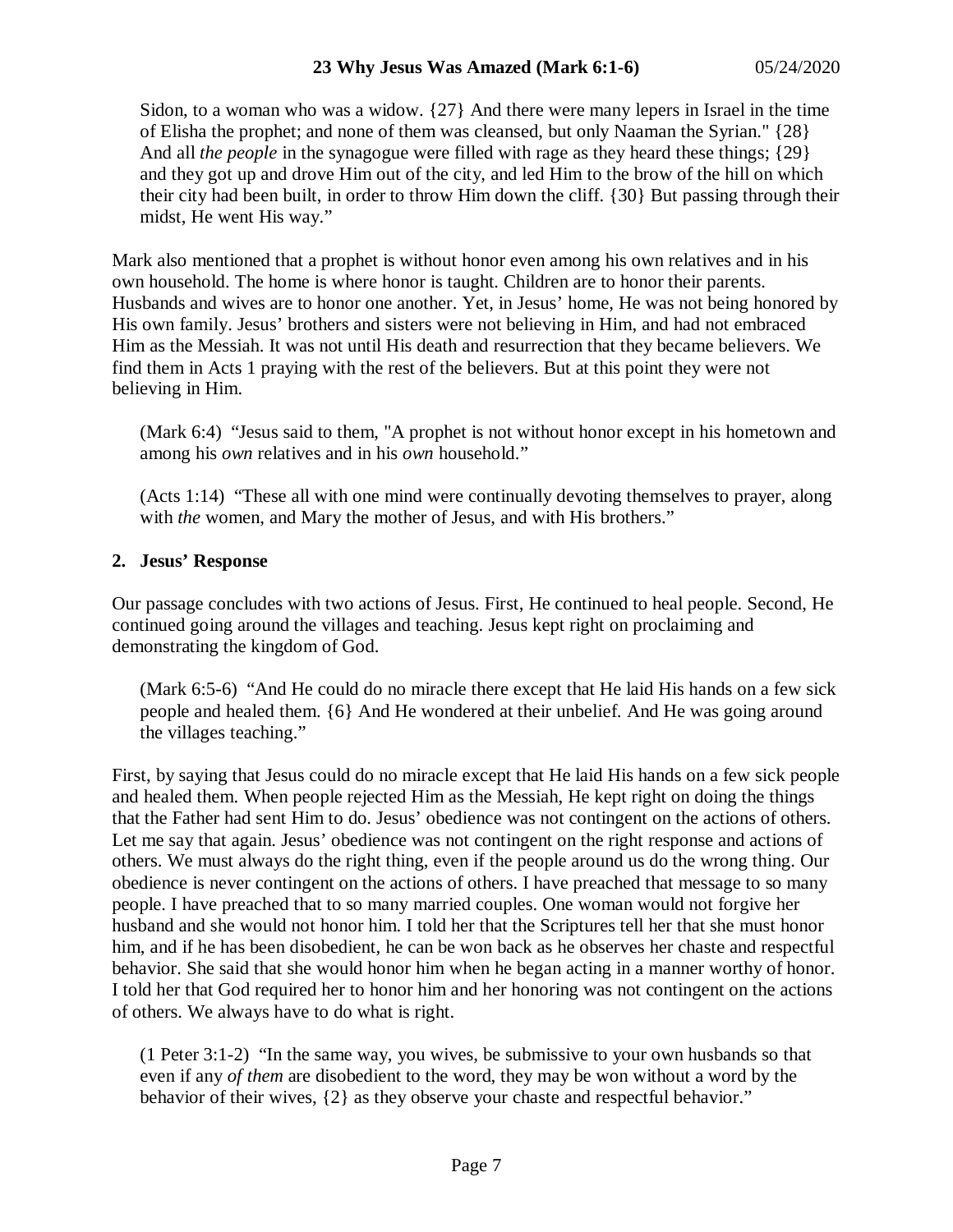Jesus kept healing people, but only a few were healed. Most of us would welcome a few sick people getting healed. Jesus was used to healing lots of people and sometimes all the people. I think there are three take-aways from this statement. First, unbelief is something that can block the power of God from flowing in our lives. Jesus had all faith and all power to do anything at any time. God is sovereign and all powerful. He can create the heavens and earth without our faith. He could raise Jesus from the dead without the faith of anyone. But, unbelief is something that can block the flow of God's power in our lives.

Second, the opposite of unbelief is faith. We need to grow in our faith so that we can experience more of God's power in our lives and ministries. Jesus was constantly reminding the disciples that they needed to have the faith of a mustard seed. The mustard seed was small and yet it grew to be a large tree. We need to grow in our faith. In Romans 4:20-21, we find that Abraham did not waver in unbelief but grew strong in faith, giving glory to God. Unbelief does not glorify or honor God, but faith pleases God. Growing strong in our faith is something that honors God. We need to grow strong in our faith. How do we do that? What are some things to do?

(Rom 4:20-21) "yet, with respect to the promise of God, he did not waver in unbelief but grew strong in faith, giving glory to God, {21} and being fully assured that what God had promised, He was able also to perform."

Notice that Paul wrote about Abraham and the promise of God. I believe that one way to grow strong is to find God's promises and receive those promises. We grow strong in our faith by accepting His promises and standing on those promises. As we stand firm on those promises, we will grow stronger in faith. As we act upon those promises, we grow stronger.

Where do we find those promises? We find them in the Word of God. We need to spend time in God's word. In Romans 10:17 we find that faith comes from hearing and hearing by the Word of Christ. We need to read and hear the Word of God. We need to know the promises of God and then stand on those promises. We need good reading programs so that we are aware of those promises. We need to spend time meditating on God's promises. We need to allow the Holy Spirit to give us rhema on those promises. We need to stand firm on those promises. It will help us grow stronger in our faith.

(Rom 10:17) "So faith *comes* from hearing, and hearing by the word of Christ."

Confidence usually comes from doing something correctly over and over again. In professional golf, we would practice making three-foot putts. We wanted to see the ball going in the hole over and over again. By practicing these putts, we gained confidence that when we had a three-foot putt, we were going to make it. That is not any different than our faith. As we exercise and practice our faith, we grow stronger and more confident.

Before David faced Goliath, he told King Saul that when a lion or bear came, he went out and attacked them and rescued his lambs. He told King Saul that Goliath was going to be just like a lion or bear and that God would give him into his hands. David was confident. He had gained confidence in his previous experiences. Be like David and step out in your faith. Start with small things and gain confidence. Use that experience to build your faith to do greater things.

(1 Sam 17:34-36) "But David said to Saul, "Your servant was tending his father's sheep. When a lion or a bear came and took a lamb from the flock,  $\{35\}$  I went out after him and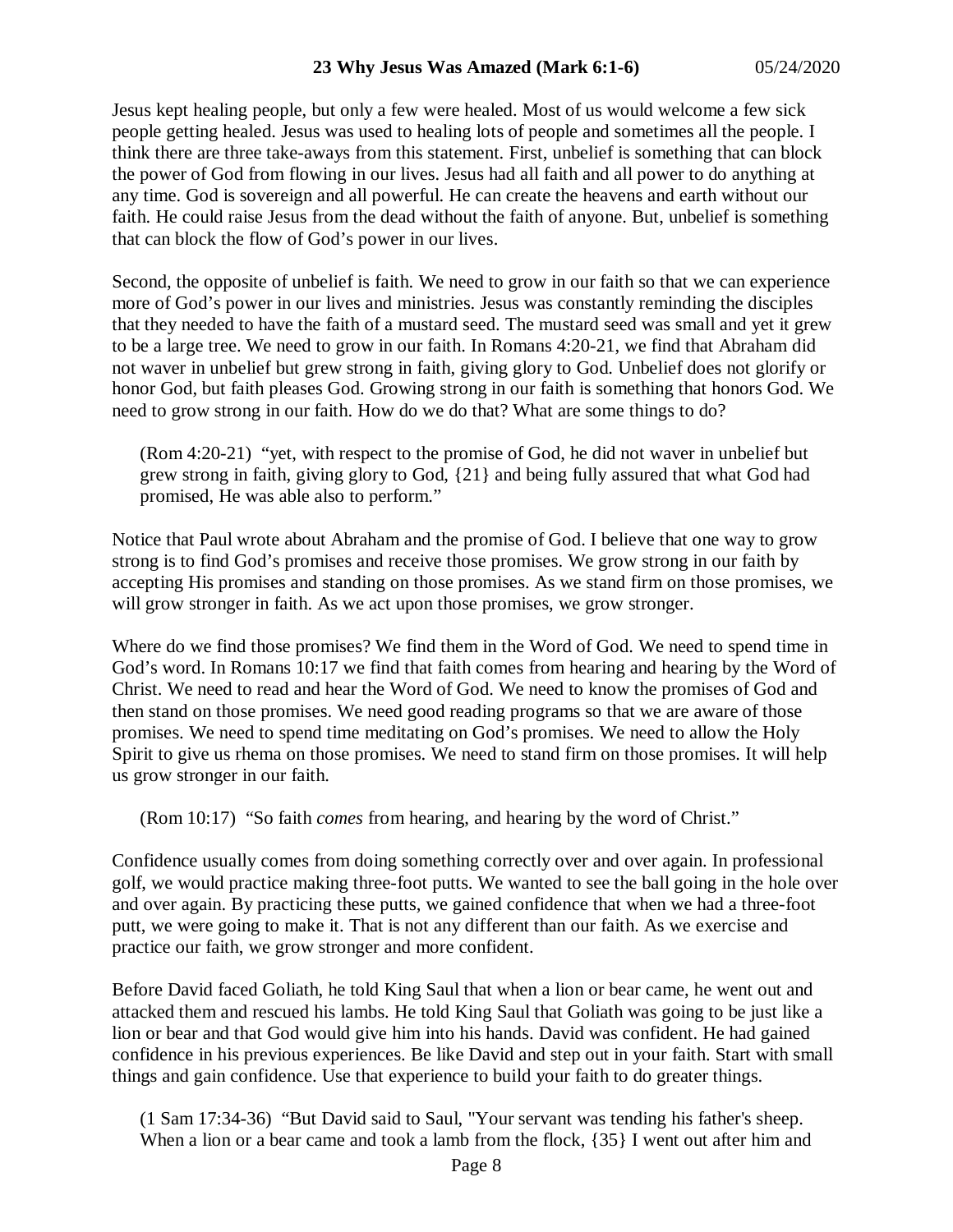attacked him, and rescued *it* from his mouth; and when he rose up against me, I seized *him* by his beard and struck him and killed him. {36} Your servant has killed both the lion and the bear; and this uncircumcised Philistine will be like one of them, since he has taunted the armies of the living God."

The third take-away from this is perseverance. When we only see a few people healed, are we going to keep persevering? If people reject the gospel message that we share, are we going to wipe the dust off of our feet and keep on sharing the gospel? Are we going to persevere and bear fruit. Last week Tom shared out of 2 Peter 1:1-15, and gave an excellent message. One of those qualities that will make us useful and fruitful is perseverance. Are we going to have perseverance and grow in our perseverance so that we can bear fruit? As a church, we have not seen a lot of fruit yet. We have invited a lot of people. We have shared with a lot of people. Yet, not a lot of people have responded to our efforts. Are we going to persevere so that we can bear fruit?

(2 Peter 1:6-8) "and in *your* knowledge, self-control, and in *your* self-control, perseverance, and in *your* perseverance, godliness, {7} and in *your* godliness, brotherly kindness, and in *your* brotherly kindness, love. {8} For if these *qualities* are yours and are increasing, they render you neither useless nor unfruitful in the true knowledge of our Lord Jesus Christ."

In Luke 8:15, when Jesus taught about the good soil, He said that it bears fruit with perseverance. Even good soil must have perseverance in order to bear fruit. Just because you don't see fruit immediately, it does not mean the soil is bad. Keep doing the right things and persevere; you will bear fruit with perseverance.

(Luke 8:15) "But the *seed* in the good soil, these are the ones who have heard the word in an honest and good heart, and hold it fast, and bear fruit with perseverance."

3. **Our Response.** The third response is our response. The people of Nazareth rejected Christ; that was their response. Jesus' response was obedience. He kept doing the things the Father had called Him to do. He kept preaching the kingdom and healing the sick. The real question for each of us this morning is what is our response going to be?

Do you accept the Word of God for what it really is? Do you accept the authority of God's word? Do you accept what the word of God teaches us about Jesus? Do you believe that Jesus is the Son of God, or just a man that lived on earth? If you have never received Christ this morning, are you going to receive Jesus? If you have never received Christ into your life, and you believe that Jesus is the Messiah, that He came and died for your sins and was raised from the dead, I want to invite you to pray with me. It doesn't have to be this exact prayer, but the Scriptures teach us that we must believe and that we must receive Him as our Lord.

Jesus, I believe that You were sent by the Father and that You are the Son of God. I believe that You are the Messiah. I believe that You are the Lamb of God who took away the sins of the world. I believe that You came and died for our sins, and were raised from the dead. Lord, I ask You to come into my life and to forgive me of my sins. I ask You to help me grow in my faith. I now confess You as Lord of my life. In Jesus' name I pray. Amen.

For others that may have already placed their faith in Christ, the question may be about obedience. Are you going to do what God has called you to do, even if others around do not respond properly?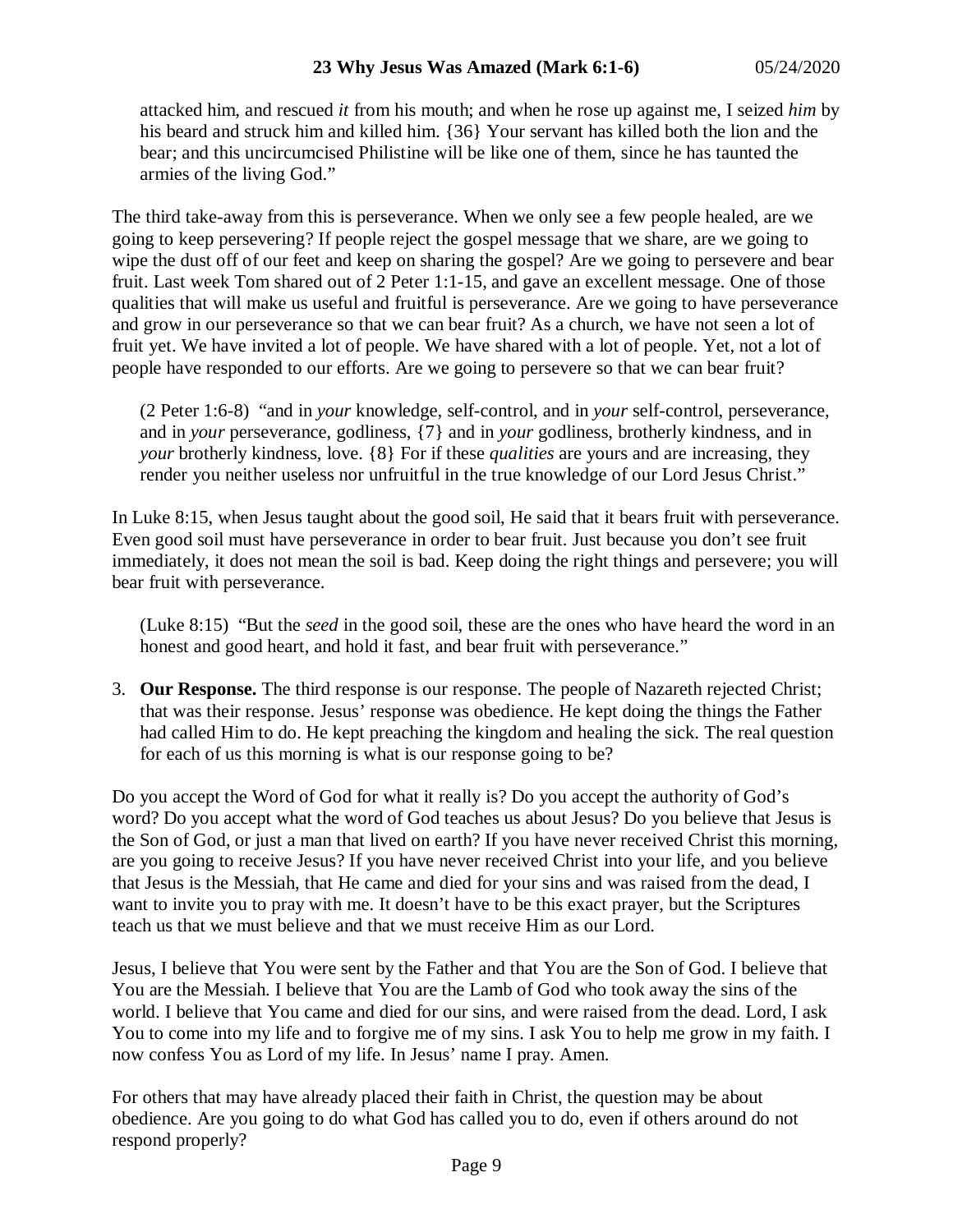For others, are you going to keep persevering so that you can bear fruit? Jesus kept persevering. Even though the people in His hometown rejected Him, He kept right on healing the sick and preaching the gospel. He went to other villages and kept on proclaiming and demonstrating the kingdom of God. Are you going to persevere and bear fruit.

Q&A